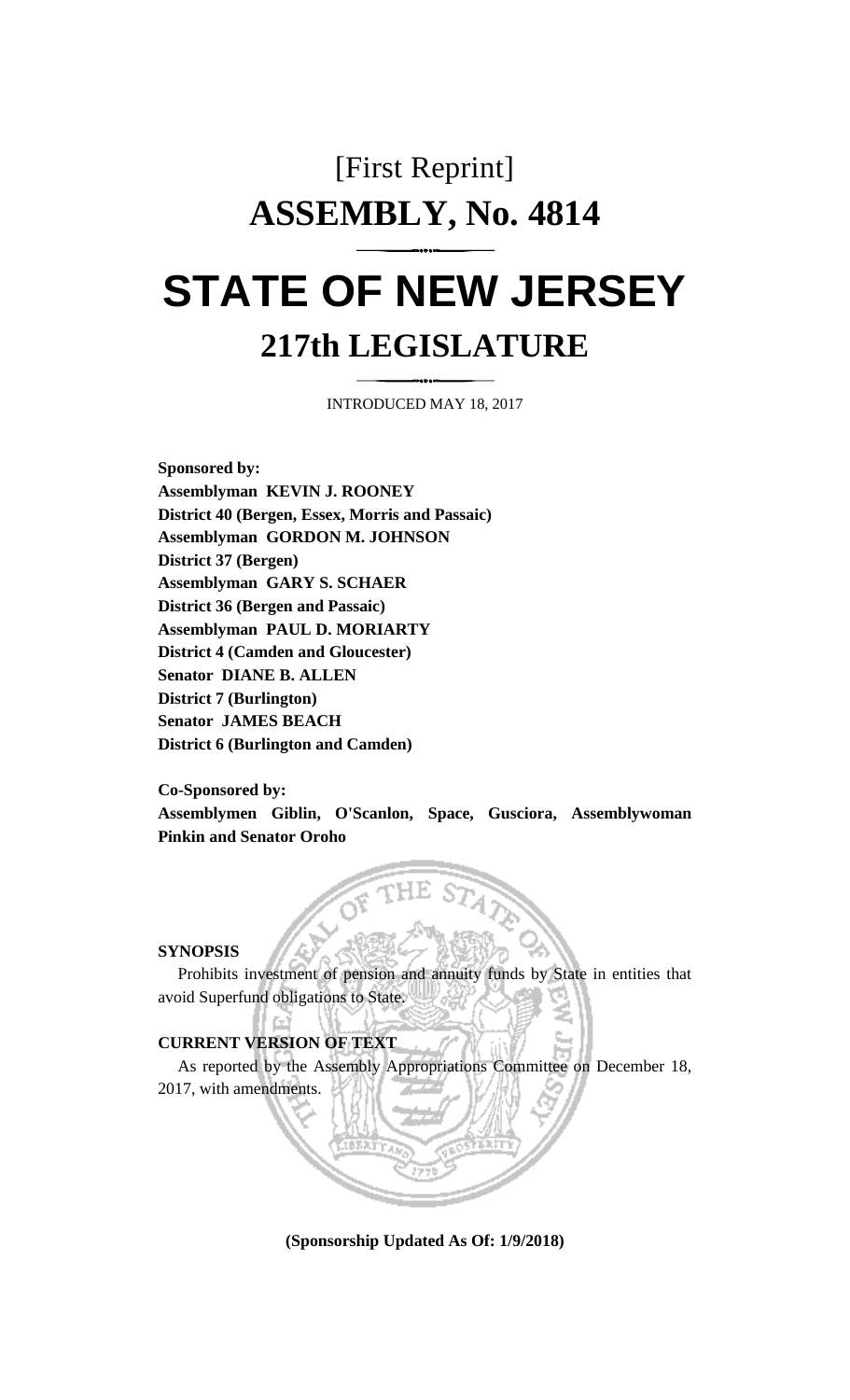### **A4814** [1R] ROONEY, JOHNSON

 **AN ACT** concerning the investment by the State of pension and annuity funds in entities that avoid their Superfund obligations to the State and supplementing P.L.1950, c.270 (C.52:18A-79 et seq.).

 **BE IT ENACTED** *by the Senate and General Assembly of the State of New Jersey:*

1. The Legislature finds and declares that:

 The federal Comprehensive Environmental Response, Compensation, and Liability Act (CERCLA), commonly known as Superfund, provides for the cleanup of some of the nation's most contaminated hazardous waste sites by assigning responsibility for the expense of the cleanup to the entity that caused the contamination, so that taxpayers and residents are not forced to pay for very costly remediation.

 Because New Jersey has a long history of chemical and other industrial manufacturing, the State has more Superfund sites than any other state in the country, making cleanup and remediation of these Superfund sites particularly critical for the well-being of the State's residents.

 One example of a Superfund site in the State is the site in Newark where, for several decades, Diamond Alkali Company, purchased later by Maxus Energy Corporation, manufactured agricultural chemicals, including the herbicide known as Agent Orange. The United States Environmental Protection Agency (EPA) found high levels of dioxin at the Diamond Alkali facility and placed the site on the Superfund National Priorities List in 1984. Several other hazardous substances and semi-volatile and volatile compounds were also discovered at the site.

 The hazardous substances and semi-volatile and volatile compounds have contaminated the environment at and around the site, including the soil, groundwater, air, surface water, and building structures at the site, as well as caused widespread contamination in the Passaic River. The contamination in the river is so severe that there are prohibitions and advisories on fish and crab consumption in the area.

 Subsequent to the designation of the Superfund site, the Argentinian state-owned oil company, YPF S.A., acquired Maxus Energy Corporation.

 In March 2016, the EPA announced its finding that remediation of the Diamond Alkali site would cost \$1.38 billion.

 Three months following the EPA's announcement, YPF S.A. placed Maxus Energy Corporation into bankruptcy, ultimately stripping it of its assets and rendering it unable to fulfill its Superfund obligations for the Diamond Alkali site. Nevertheless, YPF S.A. remains a profitable business.

**EXPLANATION – Matter enclosed in bold-faced brackets [thus] in the above bill is not enacted and is intended to be omitted in the law.**

**Matter underlined thus is new matter.**

**Matter enclosed in superscript numerals has been adopted as follows: Assembly AAP committee amendments adopted December 18, 2017.**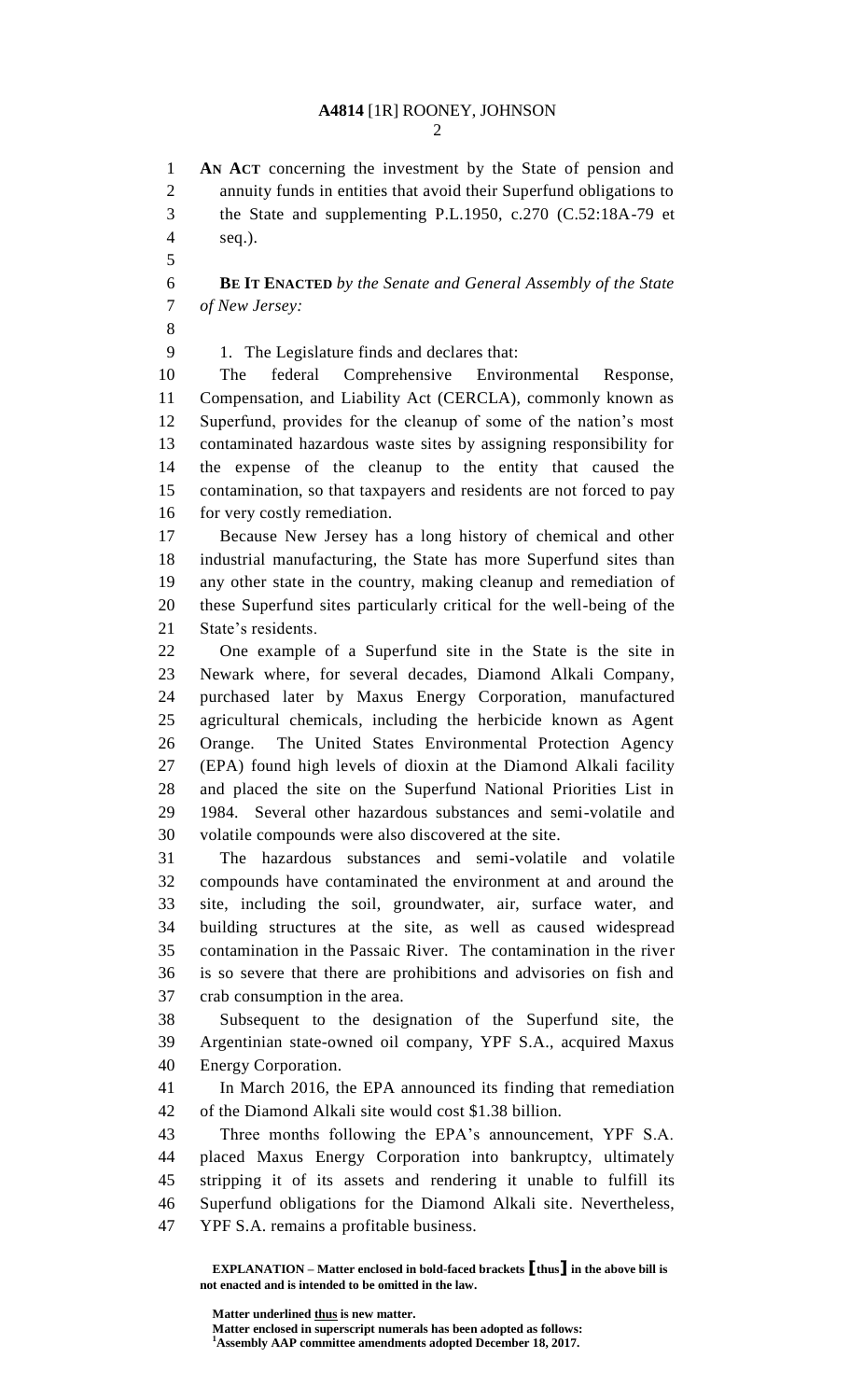New Jersey has a significant interest in ensuring these Superfund sites no longer post a threat to its residents, and if responsible parties are able to avoid the expense of a cleanup of Superfund sites without consequence, then the State should not allow those parties to continue to profit from the State's investments.

 By prohibiting the Department of the Treasury from investing in these entities, responsible parties that avoid their Superfund obligations may realize their actions are not without consequence and perhaps will be deterred from doing so in the future.

 2. a. Notwithstanding any provision of law to the contrary, no assets of any pension or annuity fund under the jurisdiction of the Division of Investment in the Department of the Treasury, or its successor, shall be invested in any business, or country or its 15 instrumentality, <sup>1</sup> [or any such entity that has an equity tie with any 16 of the aforesaid or business affiliate<sup>1</sup>,  $\frac{1}{1}$ <sup>1</sup> that  $\frac{1}{1}$  business<sup>1</sup> has been identified as a responsible party, with or without adjudication or other finding of responsibility, by the United States Environmental Protection Agency in accordance with the Comprehensive Environmental Response, Compensation, and Liability Act (CERCLA), 42 U.S.C. s.9601 et seq., for a Superfund site in the State, upon that business entity, country or country's 23 instrumentalities filing for bankruptcy <sup>1</sup>[or otherwise]<sup>1</sup> rendering 24 that <sup>1</sup> business **[**company**]**<sup>1</sup>, or country, or country's instrumentality incapable of complying with its obligations, in whole or in part, for a Superfund site in the State for which it has been identified as a 27 responsible party <sup>1</sup>, when that bankruptcy filing is in direct anticipation of or in direct response to a finding of responsibility by the United States Environmental Protection Agency in accordance with CERCLA for a Superfund site in the State**<sup>1</sup>** .

As used in this act, **<sup>1</sup> [**"equity tie"**]** "business affiliate"**<sup>1</sup>** means an **[**ownership stake or joint venture**]** entity that directly or indirectly owns, controls, or holds with power to vote 20 percent or more of 34 the outstanding voting securities of the debtor, other than an entity that holds such securities (1) in a fiduciary or agency capacity without sole discretionary power to vote on such securities; or (2) solely to secure a debt if that entity has not in fact exercised the 38 <u>power to vote</u><sup>1</sup>.

b. The **<sup>1</sup> [**State Investment Council and the**] 1** Director of the Division of Investment, after consulting with an independent research firm **<sup>1</sup> [**that specializes in global security risk for portfolio 42 determinations selected by the State Treasurer $\mathbf{I}^1$ , shall take appropriate action to sell, redeem, divest, or withdraw **<sup>1</sup> [**any 44 investment**]** investments<sup>1</sup> held in violation of subsection a. of this section. This section shall not be construed to require the premature or otherwise imprudent sale, redemption, divestment, or withdrawal of an investment, but such sale, redemption, divestment, or withdrawal shall be completed not later than three years following